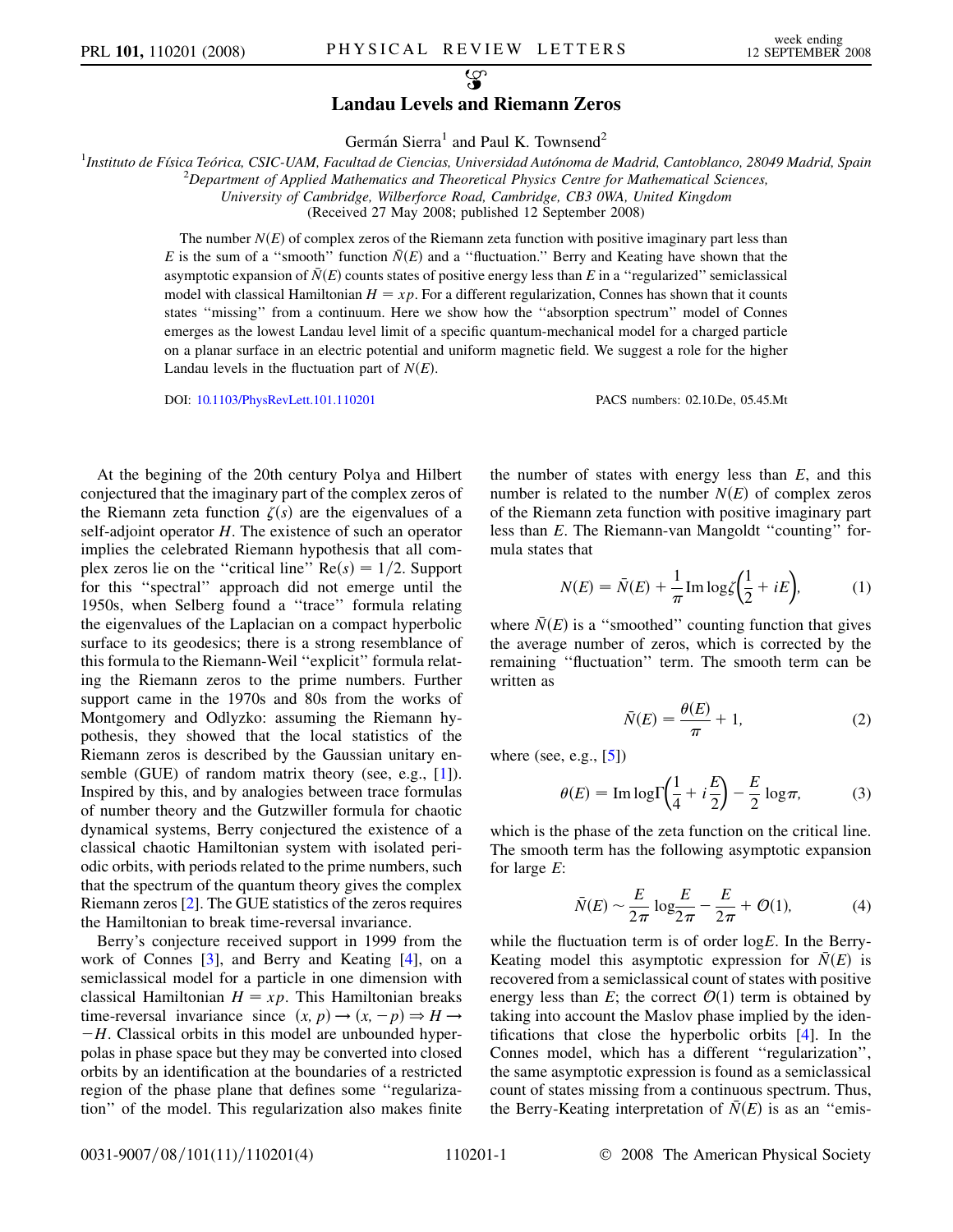sion'' spectrum while the Connes interpretation is as an ''absorption'' spectrum.

The first aim of this Letter is to show how these semiclassical results can be recovered by viewing the  $H = xp$ model as a lowest Landau level (LLL) limit of a quantummechanical model for a charged particle on the xy plane in a constant uniform perpendicular magnetic field of strength B, and an electric potential  $\varphi = -\lambda xy$ , where  $\lambda$  is a constant. Let  $\mu$  be the particle's mass and  $-e$  its charge. In the Landau gauge  $A = Bxdy$  for the vector potential 1form A, the particle's Lagrangian is

$$
\mathbf{L} = \frac{\mu}{2}(\dot{x}^2 + \dot{y}^2) - \frac{e}{c} \dot{y}x - e\lambda xy.
$$
 (5)

<span id="page-1-1"></span>This Lagrangian is invariant under  $(x, y) \rightarrow (-x, -y)$ , which implies a double degeneracy of states of energy E. It is also quadratic, with two normal modes: the standard "cyclotronic" mode of the  $\lambda = 0$  model, and a "hyperbolic'' mode. The respective angular frequencies are

$$
\omega_c = \frac{eB}{\mu c} \cosh \vartheta, \qquad \omega_h = i \frac{eB}{\mu c} \sinh \vartheta, \qquad (6)
$$

<span id="page-1-0"></span>where  $sinh(2\theta) = (2\lambda \mu c^2)/(eB^2)$ ; for simplicity, we shall consider the limiting case  $\omega_c \gg |\omega_h|$ , for which

$$
\omega_c \approx \frac{eB}{\mu c}, \qquad \omega_h \approx i \frac{\lambda c}{B}.
$$
 (7)

In the quantum theory, the energy in the cyclotronic mode is  $(n+1/2)\hbar\omega_c$  for integer *n* labeling the Landau level. At sufficiently low energy only the lowest  $(n = 0)$  level is relevant and the physics is effectively described by the Lagrangian (see, e.g., [6])

$$
\mathbf{L}_{\text{LLL}} = p\dot{x} - |\omega_h| x p \qquad p = \frac{\hbar y}{\ell^2}, \qquad \ell^2 = \frac{\hbar c}{eB}. \quad (8)
$$

where  $\ell$  is the "magnetic" length. This LLL model is the (unregularized) one-dimensional  $H = xp$  model. From the Landau model perspective, each quantum state is associated to a quantum of magnetic flux  $\Phi_0 = 2\pi \hbar c/e$  that occupies an area  $2\pi l^2$  in the xy-plane. In the LLL limit occupies an area  $2\pi l^2$  in the xy-plane. In the LLL limit,<br>this implies the standard semiclassical quantization in this implies the standard semiclassical quantization in which one quantum state is associated with an area  $2\pi\hbar$ <br>in phase space in phase space.

The total number of states in each Landau level, in particular, the lowest one, is infinite. To make the number of states in each level finite, we shall restrict the particle to the square

$$
|x| < L, \qquad |y| < L. \tag{9}
$$

This implies for the LLL model a restriction on the phasespace equivalent to that proposed by Connes for the  $H =$  $xp$  model. It also implies that there is a maximum magnitude for the classical energy:  $|E| \le L^2/\ell^2$  in units for which  $\hbar \omega_h = 1$ , which fixes the value of  $\lambda$  in terms of e and B by [\(7](#page-1-0)). For large  $L/\ell$ , the semiclassical estimate for the total number of quantum states of any energy allowed

by this bound is  $L^2/2\pi\ell^2$  in each of the four quadrants in the *x* y plane separated by the *x* and *y* axes. The classical the  $xy$  plane separated by the  $x$  and  $y$  axes. The classical trajectory for a particle of energy  $E \le E_{\text{max}}$  is the hyperbola  $xy = E\ell^2$ , so the available classical phase space is the region in the square that lies between the two branches of the hyperbola. The number  $N_{sc}(E)$  of semiclassical quantum states with energy less than  $E$  is the area of this region divided by  $2\pi l^2$ , but because of the double degeneracy due<br>to the  $(x, y) \rightarrow (-x - y)$  symmetry we count only those to the  $(x, y) \rightarrow (-x - y)$  symmetry we count only those states with  $(x > 0, y > 0)$ , which yields

<span id="page-1-3"></span>
$$
N_{\rm sc}(E) = \frac{E}{2\pi} \log \frac{L^2}{2\pi \ell^2} - \frac{E}{2\pi} \log \frac{E}{2\pi} + \frac{E}{2\pi}.
$$
 (10)

The first term diverges as  $L \rightarrow \infty$  and may be interpreted as a regularization of the continuum of states in the lowest Landau level for a particle free to move on the entire xy-plane. The finite correction, which has a magnitude equal to the asymptotic approximation of [\(4\)](#page-0-0) to the smooth part of the counting formula, is negative, which led Connes to interpret it as representing spectral lines missing from the continuum.

Another aim of this Letter is to use the Landau model perspective to arrive at a proper quantum-mechanical understanding of the regularized  $H = xp$  model of Connes; we focus on that model (details of which may be found in a recent book [7]) because we have not seen how to achieve the same objective for the Berry-Keating model. The Hamiltonian operator corresponding to the starting Lagrangian ([5\)](#page-1-1) is

$$
H = \frac{1}{2\mu} [\hat{p}_x^2 + (\hat{p}_y + \frac{\hbar}{\ell^2} x)^2] + e\lambda xy,
$$
 (11)

where  $\hat{p}_x = -i\hbar \partial_x$  and  $\hat{p}_y = -i\hbar \partial_y$ . There is a unitary transformation in which this Hamiltonian becomes the sum of a Hamiltonian  $H_c$  for the cyclotronic mode and a Hamiltonian  $H<sub>h</sub>$  for the hyperbolic mode. In units for which  $\hbar = \ell = 1$ , one finds that

<span id="page-1-2"></span>
$$
H_c = \frac{\omega_c}{2} (\hat{p}^2 + q^2), \qquad H_h = \frac{|\omega_h|}{2} (Q\hat{P} + \hat{P}Q), \quad (12)
$$

where  $\hat{P} = -i d/dQ$  and  $\hat{p} = -i d/dq$ . Note the Weyl ordering in  $H_h$ , which follows from the starting Hamiltonian. The unitary transformation that achieves this decomposition simplifies considerably in the limit that  $\omega_c \gg |\omega_h|$ ; it corresponds to the classical canonical transformation

$$
q = x + p_y
$$
,  $p = p_x$ ,  $Q = -p_y$ ,  $P = y + p_x$ . (13)

In the limit that  $\omega_c \gg |\omega_h|$ , any low energy eigenstate is the product of the ground state of  $H_c$ , which is the Gaussian  $\psi = \exp(-q^2/2\ell^2)$ , with an eigenstate of  $H_h$ , which we may choose to be either even or odd under  $Q \rightarrow -Q$ . These eigenstates of definite " $Q$ -parity" are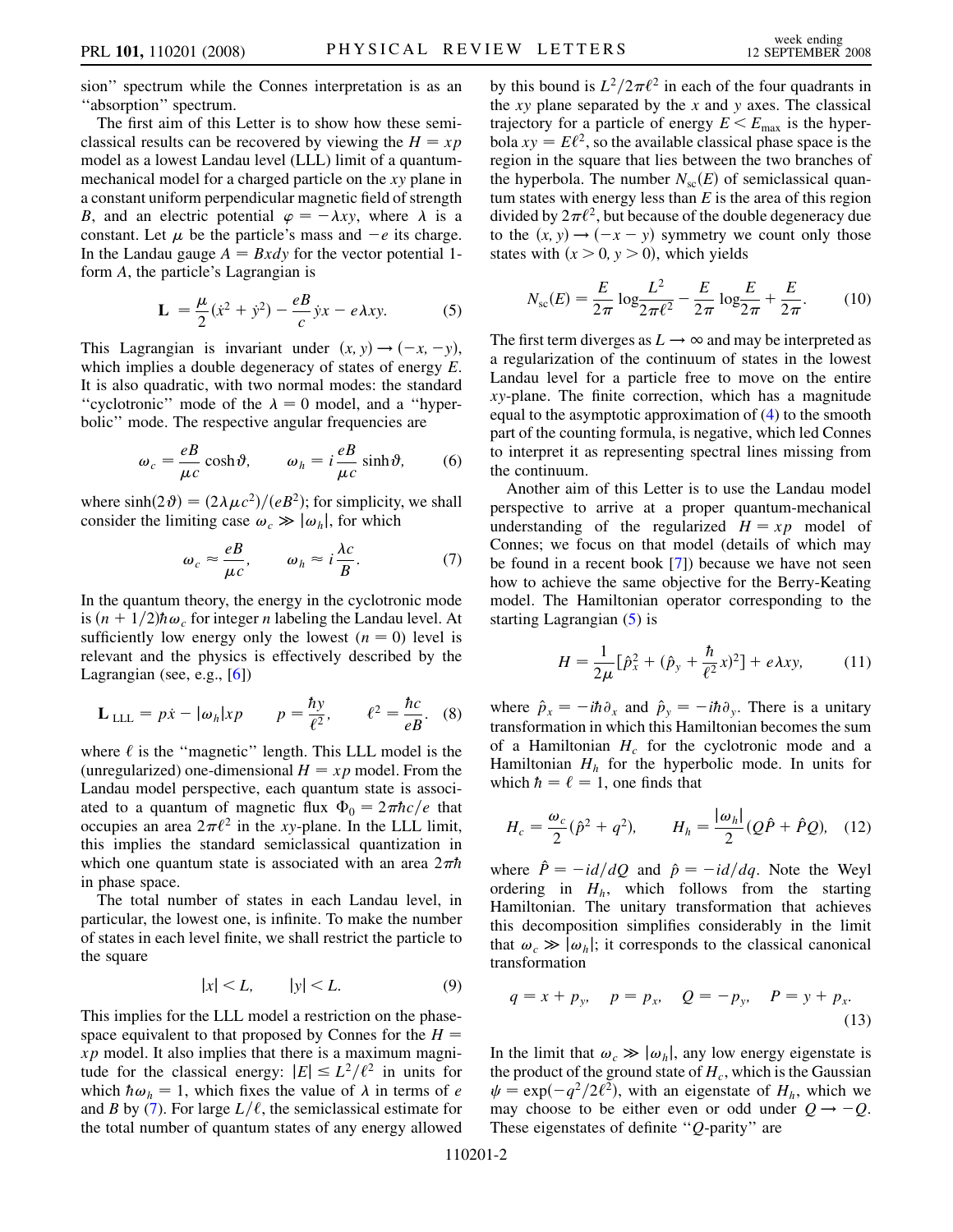$$
\Phi_E^+(Q) = \frac{1}{|Q|^{1/2 - iE}}, \qquad \Phi_E^-(Q) = \frac{\text{sgn}(Q)}{|Q|^{1/2 - iE}}. \tag{14}
$$

The corresponding wave functions of the original Hamiltonian are then given by

$$
\psi_E^{\pm}(x, y) = C \int dQ e^{-iQy/\ell^2} e^{-(x-Q)^2/2\ell^2} \Phi_E^{\pm}(Q). \quad (15)
$$

<span id="page-2-0"></span>where  $C$  is a normalization constant. This yields

$$
\psi_E^+(x, y) = C_E^+ e^{-(x^2/2\ell^2)} M\left(\frac{1}{4} + \frac{iE}{2}, \frac{1}{2}, \frac{(x - iy)^2}{2\ell^2}\right)
$$
  

$$
\psi_E^-(x, y) = C_E^-(x - iy)e^{-(x^2/2\ell^2)} M\left(\frac{3}{4} + \frac{iE}{2}, \frac{3}{2}, \frac{(x - iy)^2}{2\ell^2}\right),
$$
  
(16)

where  $M(a, b, z) \equiv_1 F_1(a, b, z)$  is a confluent hypergeometric function. A representative plot of the even wave function is shown in Fig. 1.

A classical trajectory that starts at  $(x, L)$  ends at  $(L, x)$ , so that identification of these points creates periodic orbits. This identification also means that the square in the  $xy$ plane in which the particle is allowed to move is topologically a sphere, as shown in Fig. 2, although classical orbits lie entirely in one of four segments of this sphere.

For these periodic orbits to emerge from the quantum theory in a semiclassical limit, we must identify the wave functions at these points, up to a phase. To determine the phase we use the asymptotic formulas

$$
M(a, b, z) \sim \begin{cases} \frac{\Gamma(b)}{\Gamma(a)} e^{z} z^{a-b} & \text{Re}(z) > 0\\ \frac{\Gamma(b)}{\Gamma(b-a)} (-z)^{-a} & \text{Re}(z) < 0 \end{cases}
$$
(17)

to deduce that

$$
\psi_E^+(L, x) \sim e^{-ixL/\ell^2 - x^2/2\ell^2} \frac{\Gamma(\frac{1}{2})}{\Gamma(\frac{1}{4} + \frac{iE}{2})} \left(\frac{L^2}{2\ell^2}\right)^{-1/4 + iE/2}
$$

$$
\psi_E^+(x, L) \sim e^{-x^2/2\ell^2} \frac{\Gamma(\frac{1}{2})}{\Gamma(\frac{1}{4} - \frac{iE}{2})} \left(\frac{L^2}{2\ell^2}\right)^{-1/4 - iE/2}.
$$
(18)

for the even functions  $(16)$ , and



FIG. 1 (color online). Absolute value of the wave function  $\psi_E^+(x, y)$  for  $E = 10$  in the interval  $-10 \le x, y \le 10$ . The picture on the left gives a 3D representation while that on the right is a on the left gives a 3D representation while that on the right is a density plot.

$$
\psi_E^-(L, x) \sim Le^{-ixL/\ell^2 - x^2/2\ell^2} \frac{\Gamma(\frac{3}{2})}{\Gamma(\frac{3}{4} + \frac{iE}{2})} \left(\frac{L^2}{2\ell^2}\right)^{-3/4 + iE/2}
$$

$$
\psi_E^-(x, L) \sim -iLe^{-x^2/2\ell^2} \frac{\Gamma(\frac{3}{2})}{\Gamma(\frac{3}{4} - \frac{iE}{2})} \left(\frac{L^2}{2\ell^2}\right)^{-3/4 - iE/2}.\tag{19}
$$

for the odd functions. Observe that the ''even'' wave functions are symmetric, and the ''odd'' wave functions antisymmetric, under the symmetry operation  $(x, y) \rightarrow$  $(-x, -y)$ . Counting both symmetric and antisymmetric functions corresponds, semiclassically, to counting states for  $xy > 0$ , rather than just  $(x > 0, y > 0)$ , so we could define the quantum model by considering only the symmetric wave functions, which would effectively mean that we identify  $(x, y)$  with  $(-x, -y)$ . The above formulas suggest that we should impose the boundary condition

$$
\psi_E^{\eta}(x, L) = e^{iLx/\ell^2 + i\pi(\eta - 1)/4} \psi_E^{\eta}(L, x), \eta = \pm.
$$
 (20)

Applied to the "even" ( $\eta = +$ ) energy eigenfunctions, this leads to the asymptotic condition

$$
\frac{\Gamma(\frac{1}{4} + i\frac{E}{2})}{\Gamma(\frac{1}{4} - i\frac{E}{2})} \left(\frac{L^2}{2\ell^2}\right)^{-iE} = 1,
$$
\n(21)

which is equivalent to

$$
e^{2i\theta(E)} \left(\frac{L^2}{2\pi\ell^2}\right)^{-iE} = 1,
$$
\n(22)

where  $\theta(E)$  is the function of ([3\)](#page-0-1), related to  $\overline{N}(E)$  by ([2\)](#page-0-2). This condition implies that

$$
\left[\frac{E}{2\pi}\log\left(\frac{L^2}{2\pi\ell^2}\right) + 1\right] - \bar{N}(E) = N_E,\tag{23}
$$

where  $N_E$  is an integer that we may identify, asymptotically, with the number of states with energy less than  $E$ . If the first term on the left-hand side is interpreted as the regularization of the infinite number of states in a continuum, then we see that  $\overline{N}(E)$  has the Connes interpretation as a count of states missing from this continuum. This



FIG. 2 (color online). Left: xy plane with the classical trajectories  $xy = E\ell^2$ . Right: sphere that results from the identifications of the edges. Now the open trajectories become closed trajectories in one of four segments, enclosing one of the equatorial points A, B, C, D.